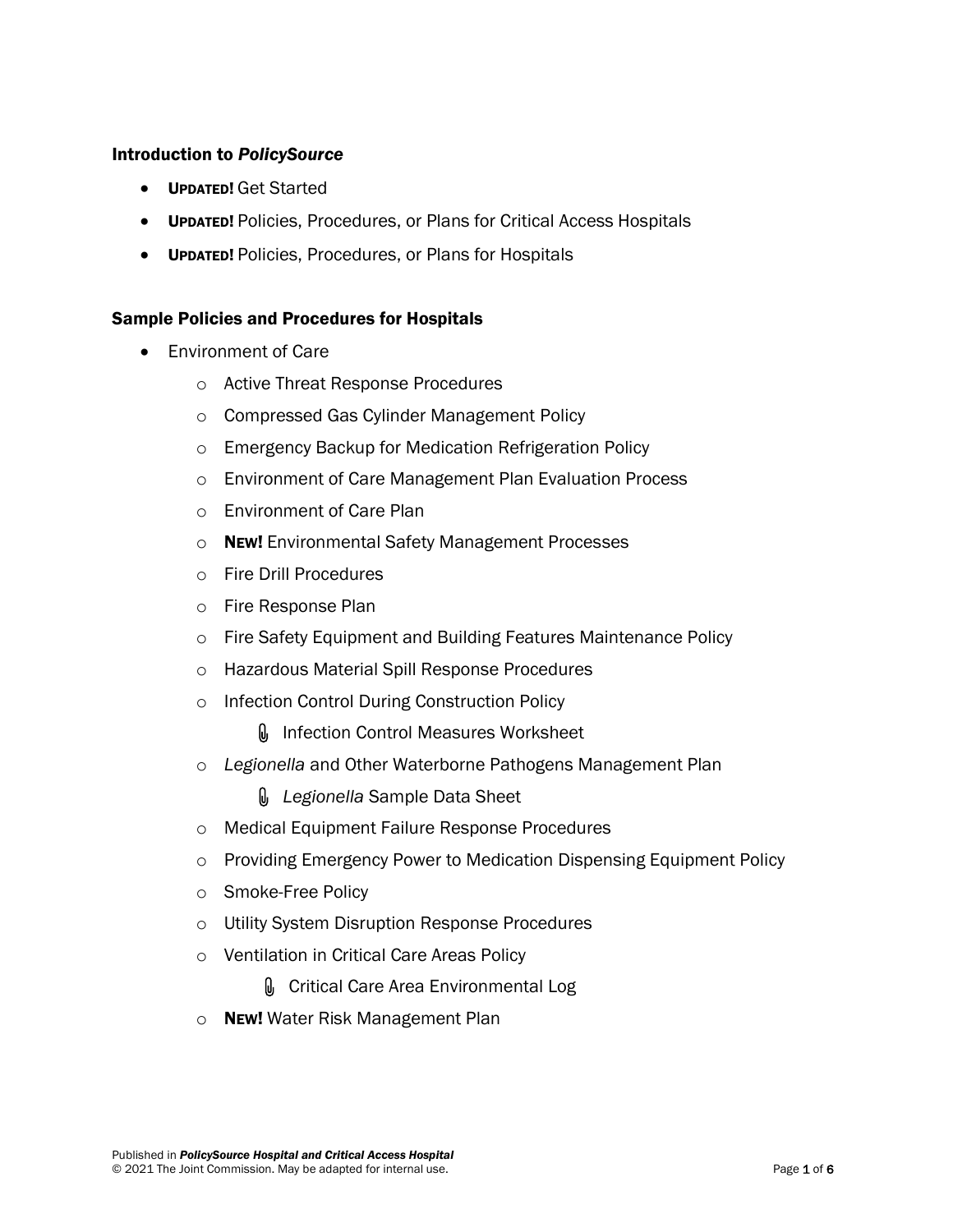- Emergency Management
	- o 1135 Waiver Request Procedures
	- o Emergency Communications Plan
		- Patient Emergency Tracking Log
	- o Emergency Operations Plan
		- **U** NEW! After-Action Report
	- o Hazard Vulnerability Analysis, Emergency Operations Plan, and Emergency Inventory Evaluation Process
	- o **NEW!** Hazard Vulnerability Analysis Policy
	- o Integrated Emergency Preparedness Plan
	- o Licensed Emergency Volunteers Policy
	- o Nonlicensed Emergency Volunteers Policy
		- **M** Volunteer Practitioner Evaluation Form
- Human Resources
	- o Staff Orientation Plan
- Infection Prevention and Control
	- o Health Care–Associated Infections Management Policy
	- o Infection Prevention and Control Plan
	- o Infectious Disease Outbreak Response Procedures
		- **I**. Infectious Disease Surge Response Evaluation Checklist
	- o Staff Influenza Vaccination Policy
- Information Management
	- o Confidentiality and Security of Health Information Policy
	- o Information Systems Interruption Management Plan
	- o Remote Patient Monitoring Policy
		- **U** New! New Technology Decision Checklist
- **Leadership** 
	- o Code of Conduct Policy
	- o Conflict of Interest Policy
	- o Ionizing Radiation Safety Policy
	- o Patient Flow Management Policy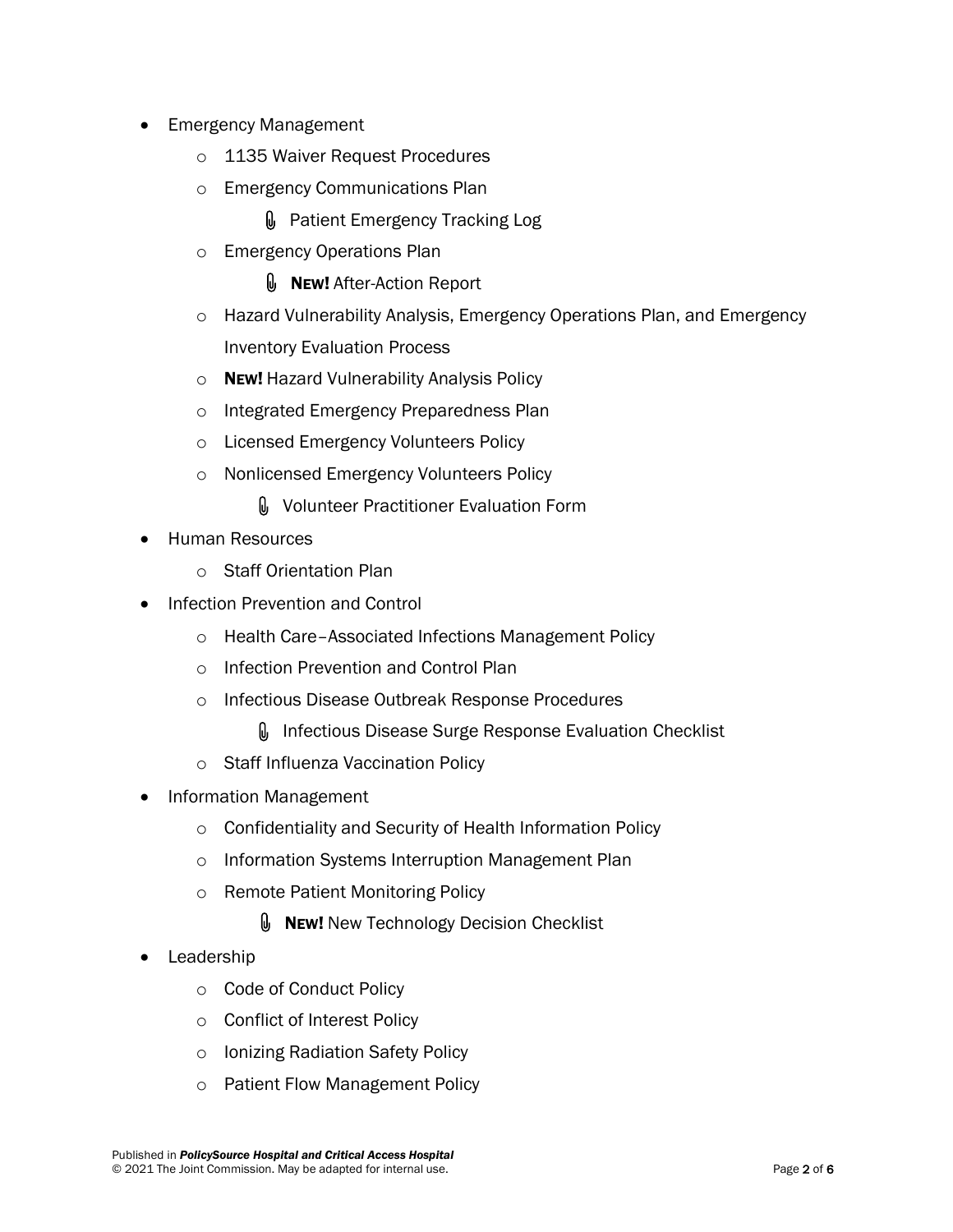- o System or Process Failures Response Policy
- Life Safety
	- o Interim Life Safety Measures Policy
- Medication Management
	- o Accessibility of Patient Information Policy
	- o Antimicrobial Stewardship Procedures
	- o Automatic Dispensing Cabinets Override Review Policy
	- o High-Alert and Hazardous Medications Management Policy
	- o Investigational Medications Management Policy
	- o Medication Control Policy
	- o Medication Event Response Policy
		- **NEW!** Medication Event Incident Report
	- o Medication Orders Policy
	- o Medication Substitution Protocols
	- o Medication Titration Orders Policy
	- o Recalled Medication Management Policy
	- o Self-Administered Medications Policy
- **Medical Staff** 
	- o Adverse Decision Appeal Policy
	- o Clinical Practice Investigations and Corrective Action Policy
	- o Clinical Privileges Application Processing Procedures
	- o Dissemination of Privileging Decisions Policy
	- o Emergency Appraisal Treatment and Referral Policy
	- o Focused Professional Practice Evaluation Policy
	- o Graduate Medical Education Supervision and Accountability Policy
	- o Medical Staff Bylaws, Rules, and Regulations Policy
	- o Ongoing Professional Practice Evaluation Policy
	- o Temporary Privileges Policy
- **National Patient Safety Goals** 
	- o Anticoagulation Management Policy
	- o Clinical Alarm Management Policy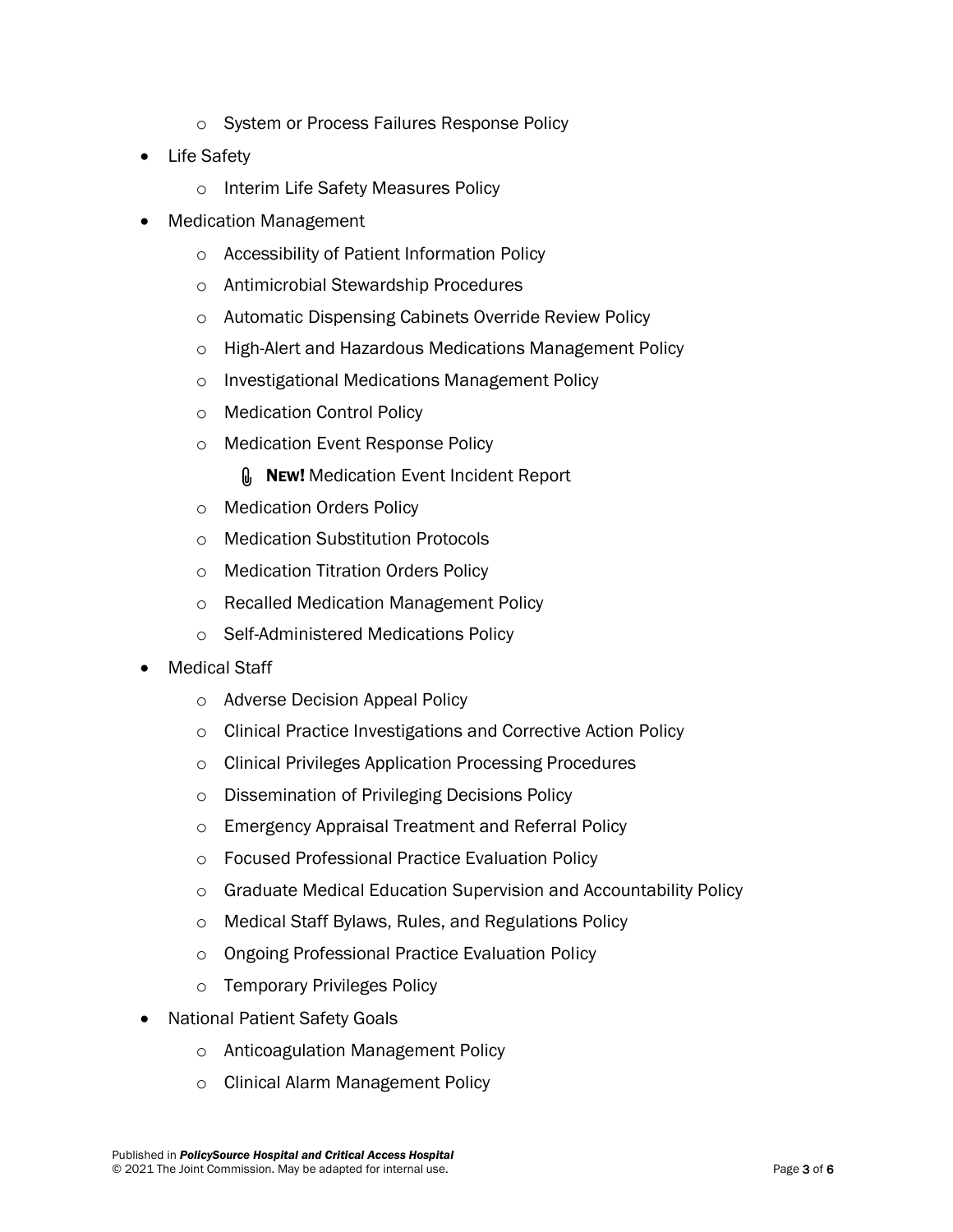- o Critical Diagnostic Test Results Management Policy
- o Hand Hygiene Policy
- o NEW! Medication Reconciliation Policy
- o Preprocedure Verification Procedures
	- **MEW!** Preprocedure Verification Form
- o Suicide Risk Assessment and Prevention Policy
- o Surgical Site Marking Alternative Procedures
- o Surgical Time-Out Procedures
- Nursing
	- o Nurse Staffing Plan Development Policy
	- o Nursing Policies and Procedures Development Policy
- Provision of Care, Treatment, and Services
	- o Adult Electroconvulsive Therapy Policy
	- o Anesthesia Services Policy
	- o Blood Handling Policy
	- o Blood Transfusion Policy
	- o Discharge Planning Policy
	- o Fall Risk Assessment and Mitigation Policy
	- o Individualized Care Plan Development Procedures
	- o Initial Assessment Procedures
		- **O** Suicide Risk Assessment Form
	- o Maternal Blood Pressure Measurement Procedures
	- o Maternal Hemorrhage Management Procedures
		- **Maternal Hemorrhage Cart Checklist**
	- o Maternal Hemorrhage Risk Assessment Policy
	- o Patient Behavior Management Policy
	- o Procedures for the Management of Severe Maternal Hypertension/Preeclampsia
		- Severe Maternal Hypertension/Preeclampsia Debriefing Form
	- o Recognizing Early Warning Signs of Change or Deterioration in Patient Condition Policy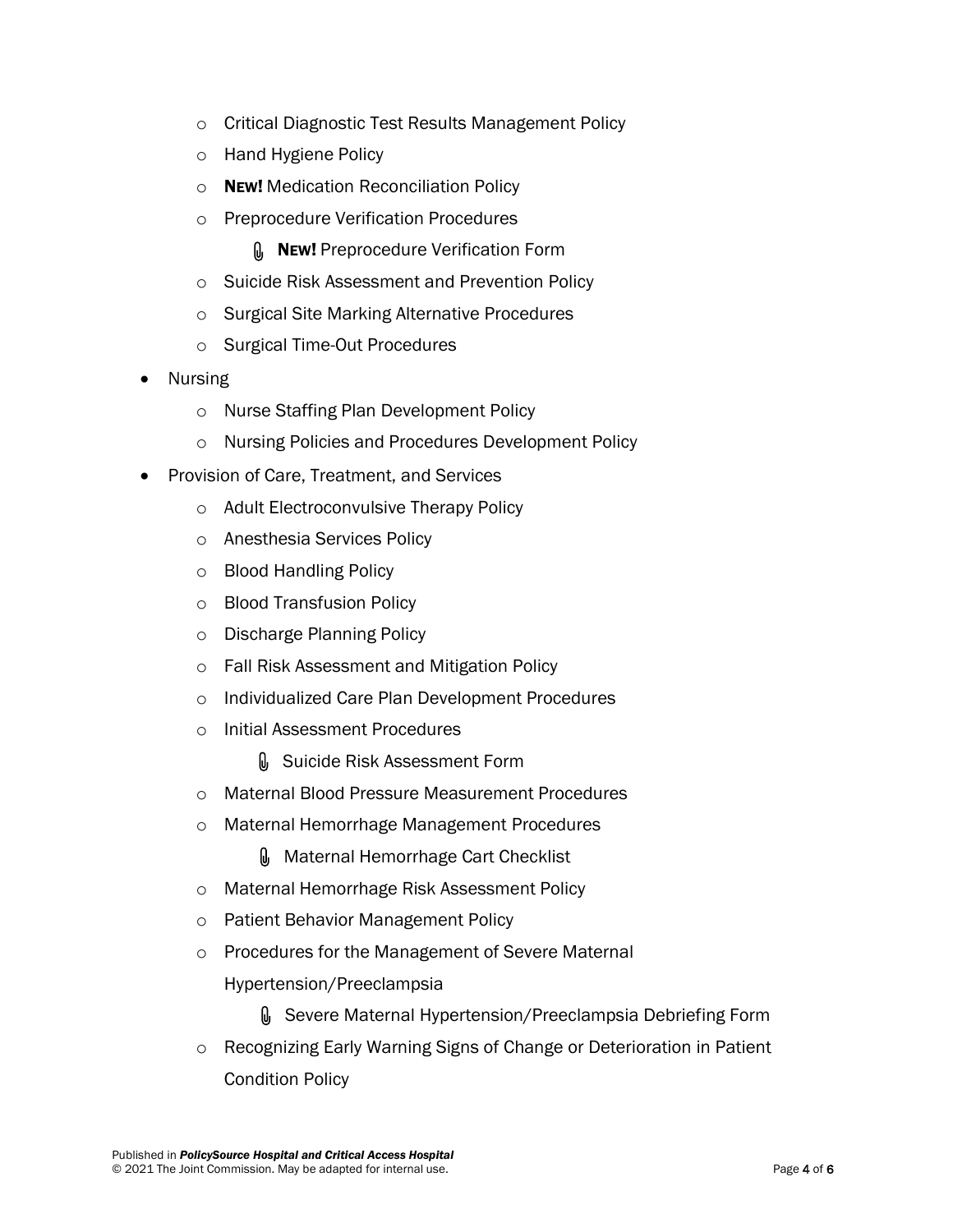- o Restraint and Seclusion Policy
	- **Q** Restraint and Seclusion Decision Checklist
- o Resuscitation Services Policy
- o Specimen Management Policy
- Performance Improvement
	- o Performance Improvement Plan
- Record of Care, Treatment, and Services
	- o Medical Record Entry Authentication Policy
	- o Medical Record Retention Policy
	- o Medical Record Timeliness Policy
- Rights and Responsibilities of the Individual
	- o Advance Directives Policy
	- o Informed Consent Policy
	- o Mistreatment and Misappropriation Prohibition Policy
	- o Patient Responsibilities Policy
	- o NEW! Patient Right to Decision Making Policy
	- o Patient Rights Policy
	- o Visitor Policy During Infectious Disease Surge
		- **NEW! COVID-19 Visitor Prescreening Checklist**
- Transplant Safety
	- o Affiliated Organ Procurement Organization Policy
	- o Family Notification of Organ Donation Procedures
	- o Identifying Opportunities for Asystolic Recovery of Organs for Donation Policy
	- o Tissue Adverse Events Investigation Procedures
- Waived Testing
	- o Waived Testing Competency Assessment Policy
	- o Waived Testing Policy
	- o Waived Testing Quality Control Policy

## **Resources**

General Sources